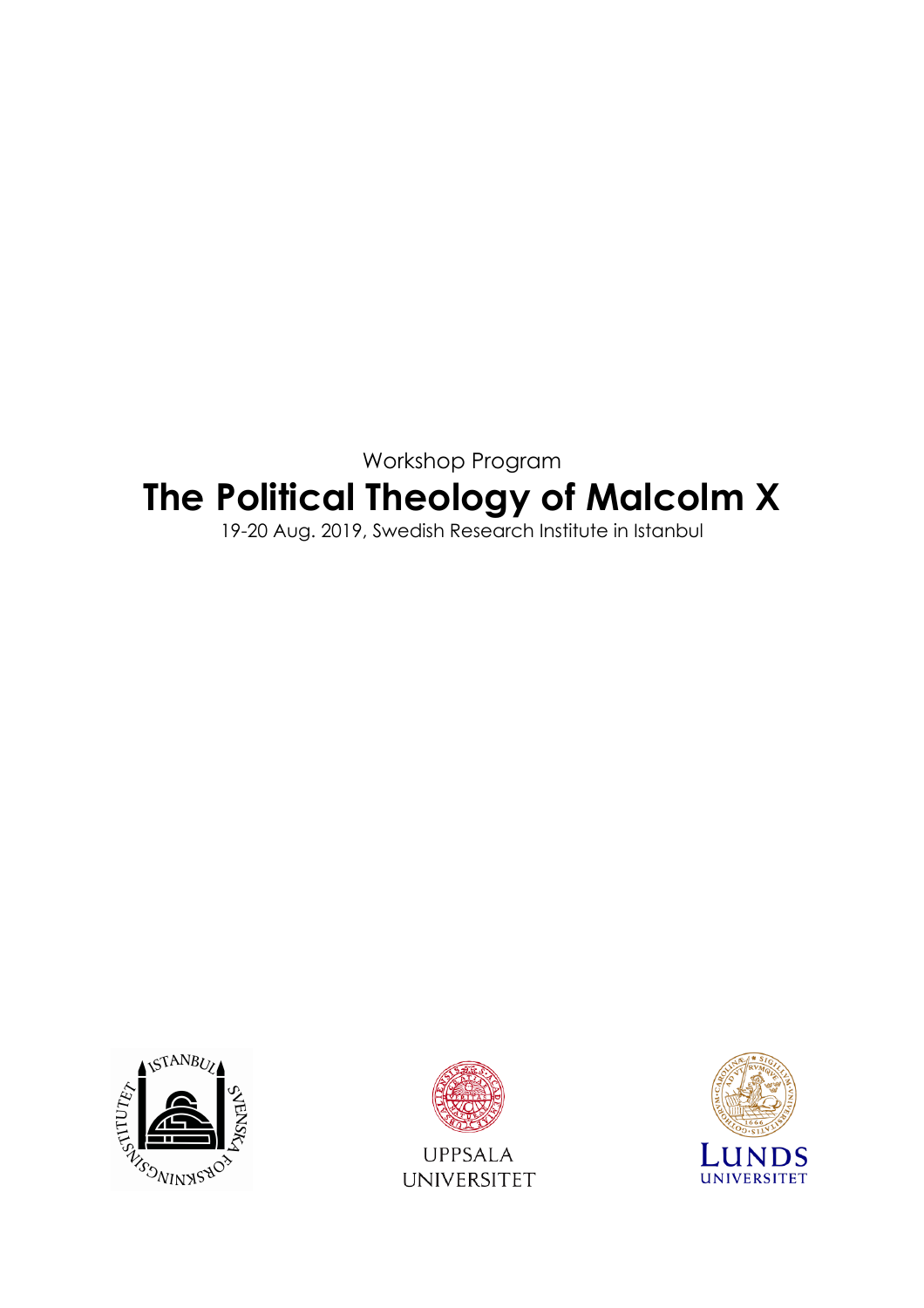## **Workshop Schedule**

## **Sunday 18 August**

**19.00 Welcoming dinner (Venue: TBA)**

## **Monday 19 August. 10.00-18.00**

10:00 Welcome and presentation of participants

10:30-11:30 Aminah McCloud and Anthony E. Simpkin "The Political Theology of Malcolm X"

- 11.30-12.00 Coffee break (checking e-mail)
- 12.00-13.00 Farid Hafez, "Malcolm X and Mauthausen: Anti-Semitism, Racism and the reception of Malcolm X in the Austrian Muslim Youth (MJÖ)"

#### **13.00-14.30 Lunch**

14.30-15.30 Khairudin Aljuneid, "A Travelling Model: The Mythicization and Mobilization of Malcolm X in the Malay World"

#### **15.30-16.00 Coffee break (checking e-mail)**

16.00-17.00 Anders Ackfeldt, "The Semiotics of Malcolm X in U.S. Hip-Hop"

17.00-18.00 Emin Poljarevic, "Transnational Dimensions of Malcolm X's Political Theology:"

#### **19.00 Dinner (Venue: TBA)**

#### **Tuesday 20 August. 09:30 – 13.00**

09.30-10:30 Yolanda van Tilborgh, "Political Theology in Art and Islam"

#### **10.30-11.00 Coffee break (checking e-mail)**

11.00-12.00 Anthony Paul Smith and Joel Kuhlin, "The World is a Prison to Believers: Naming and Worlds in Malcolm X"

12.00-13.00 Concluding discussion (publication plans and prospects for future cooperation)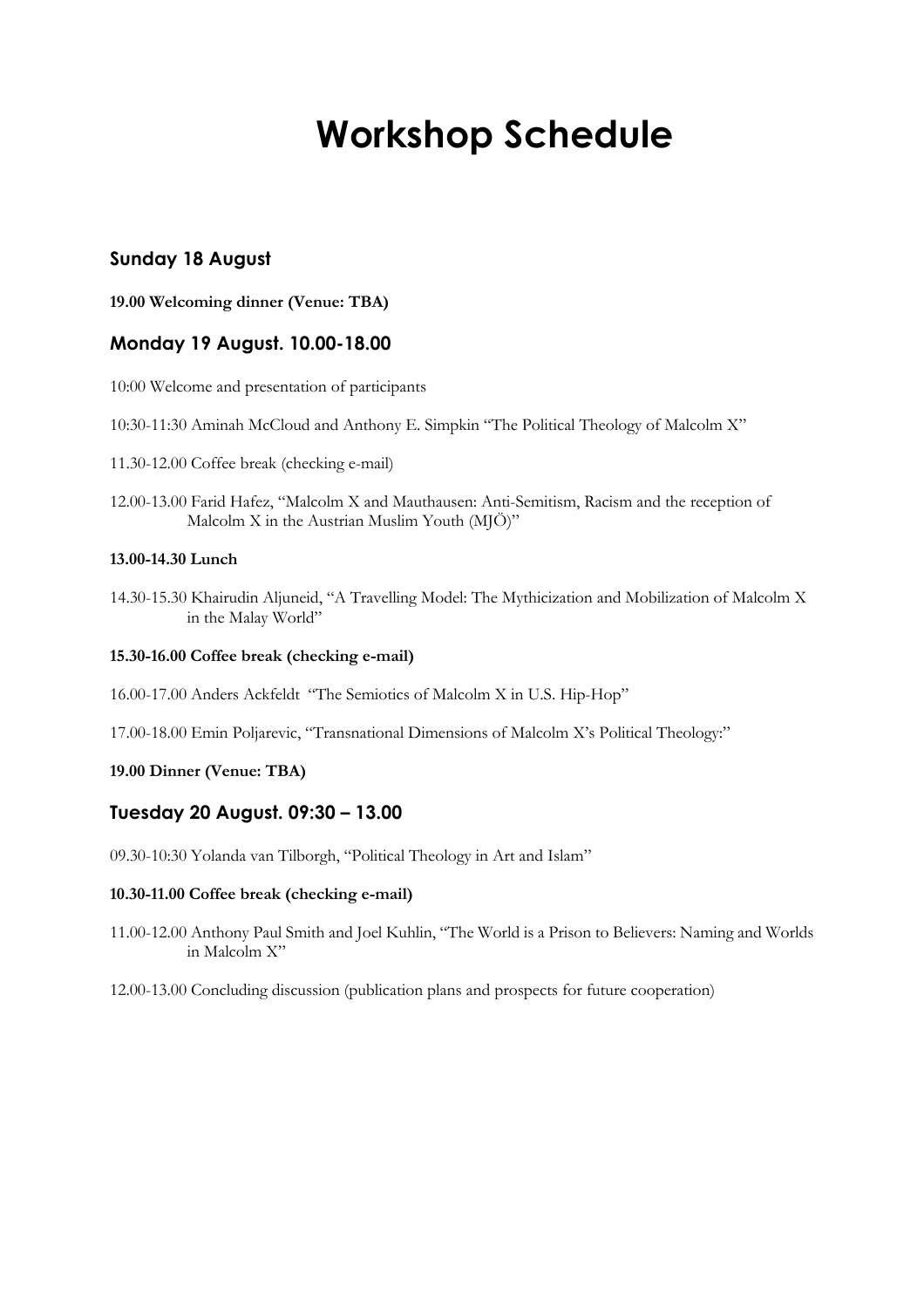## **Important Information**

## **Arriving in Istanbul**

There are two airports in Istanbul. (The new) Istanbul Airport is the largest, located on the European side. The other, Sabiha Gökçen International Airport, is on the Asian side. You all will be arriving from (the new) Istanbul Airport.

The first thing to do upon arriving in Turkey is to get Turkish cash, as none of the transportation options mentioned below will accept credit cards, foreign currencies or large Turkish lira notes. Make sure you have some 5, 10, 20 or maximum 50 notes handy. ATMs can be found in all airports and other hubs of public transportation.

Depending on how much you are likely to use public transport during your stay in Istanbul it is advisable to get an Istanbul Kart, which can be used on all public transport, including the boats. An Istanbul Kart costs 6 TL and can be charged with any amount for the fares at machines at all major hubs of public transport.

Taxis are either yellow or turquoise and always equipped with meters which should start counting from about 4-5 TL. Taxi drivers normally don't expect a tip, but they do appreciate a few extra lira. You can ask for a receipt (fiş), which they are obliged to give you. If you suspect the driver of overcharging you, take the number of the cab, which is written with big letters on the side of the vehicle.

### **From Istanbul Airport to SRII**

**Airport Shuttle Bus:** A convenient and cheap way to go downtown is to take the airport bus to Taksim, a ride of about 40 minutes. For the bus you need an Istanbul Kart, which you can buy in machines at the airport bus station. The bus currently costs 18 TL, baggage included (usually stowed separately upon embarking the bus).

**Taxi**: Outside the arrival hall you will find yellow taxi cars lined up – follow the signs and don't accept taxi offers on your way out. Many taxi drivers don't speak English, but understand a little. If there are no traffic jams the drive from the airport to Tünel takes about 30 minutes. Right now (May 2019) the fare is c. 120 liras. The street where the institute is located – Istiklal Caddesi, the long shopping street that stretches between Tünel and Taksim Square – is normally not accessible by car by day but there are different options where to ask the driver to stop:

- –Şişhane (pronounced Shish-hane), the metro station
- –Tünel meydan, the end station of the subterranean funicular from Karaköy
- –Richmond Hotel, which can be reached by means of Asmalımescit sokak / Kumbaracı sokak